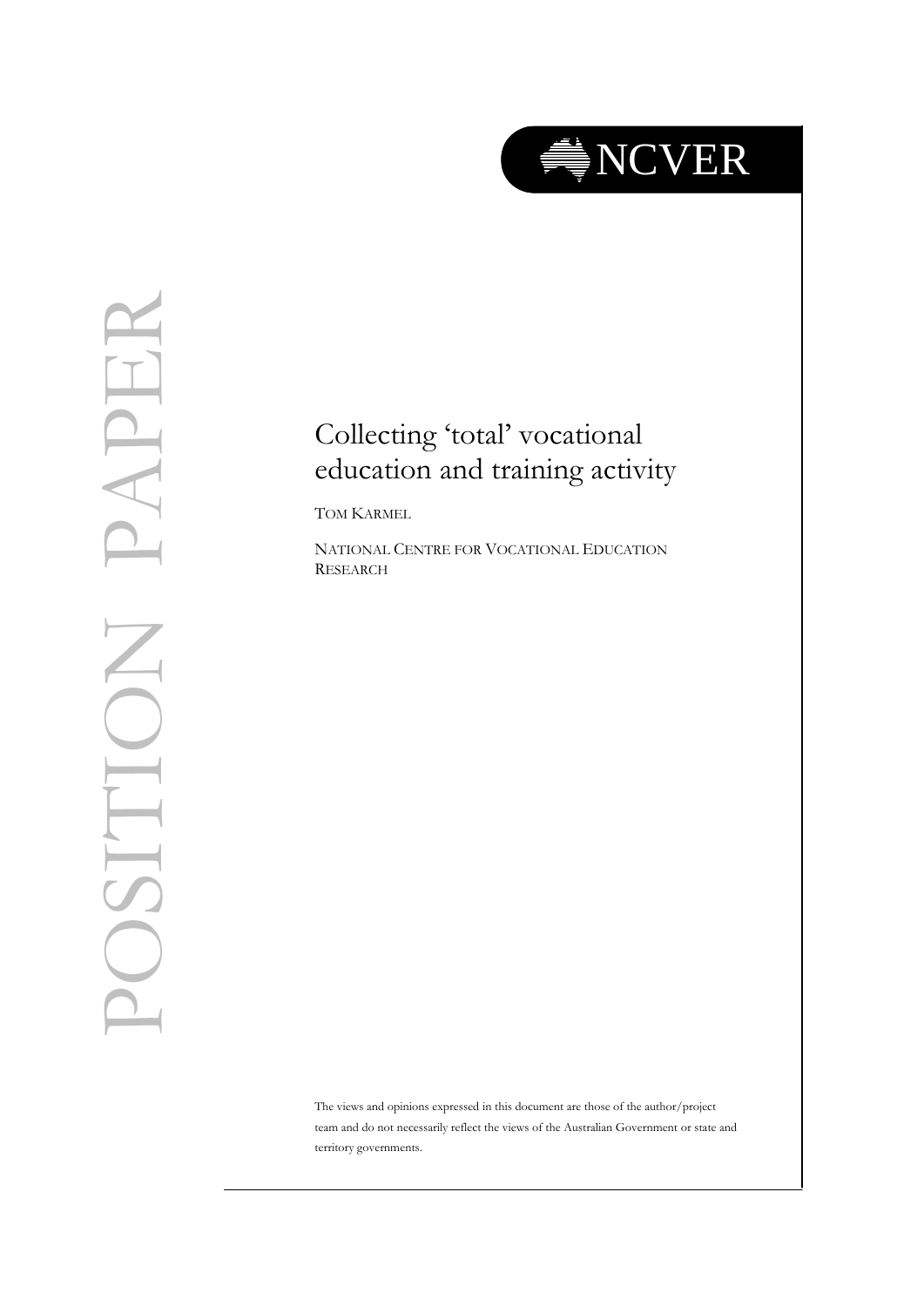© National Centre for Vocational Education Research, 2011

With the exception of cover design, artwork, photos, all logos, and any other material where copyright is owned by a third party, all material presented in this document is provided under a Creative Commons Attribution 3.0 Australia <http://creativecommons.org/licenses/by/3.0/au>.



This document should be attributed as Karmel T 2011, *Collecting 'total' vocational education and training activity.*

The National Centre for Vocational Education Research (NCVER) is an independent body responsible for collecting, managing and analysing, evaluating and communicating research and statistics about vocational education and training (VET).

NCVER's inhouse research and evaluation program undertakes projects which are strategic to the VET sector. These projects are developed and conducted by the NCVER's research staff and are funded by NCVER. This research aims to improve policy and practice in the VET sector.

TD/TNC 103.36

Published by NCVER ABN 87 007 967 311

Level 11, 33 King William Street, Adelaide, SA 5000 PO Box 8288 Station Arcade, Adelaide SA 5000, Australia

ph +61 8 8230 8400 fax +61 8 8212 3436 email ncver@ncver.edu.au <http://www.ncver.edu.au> <http://www.ncver.edu.au/publications/2380.html>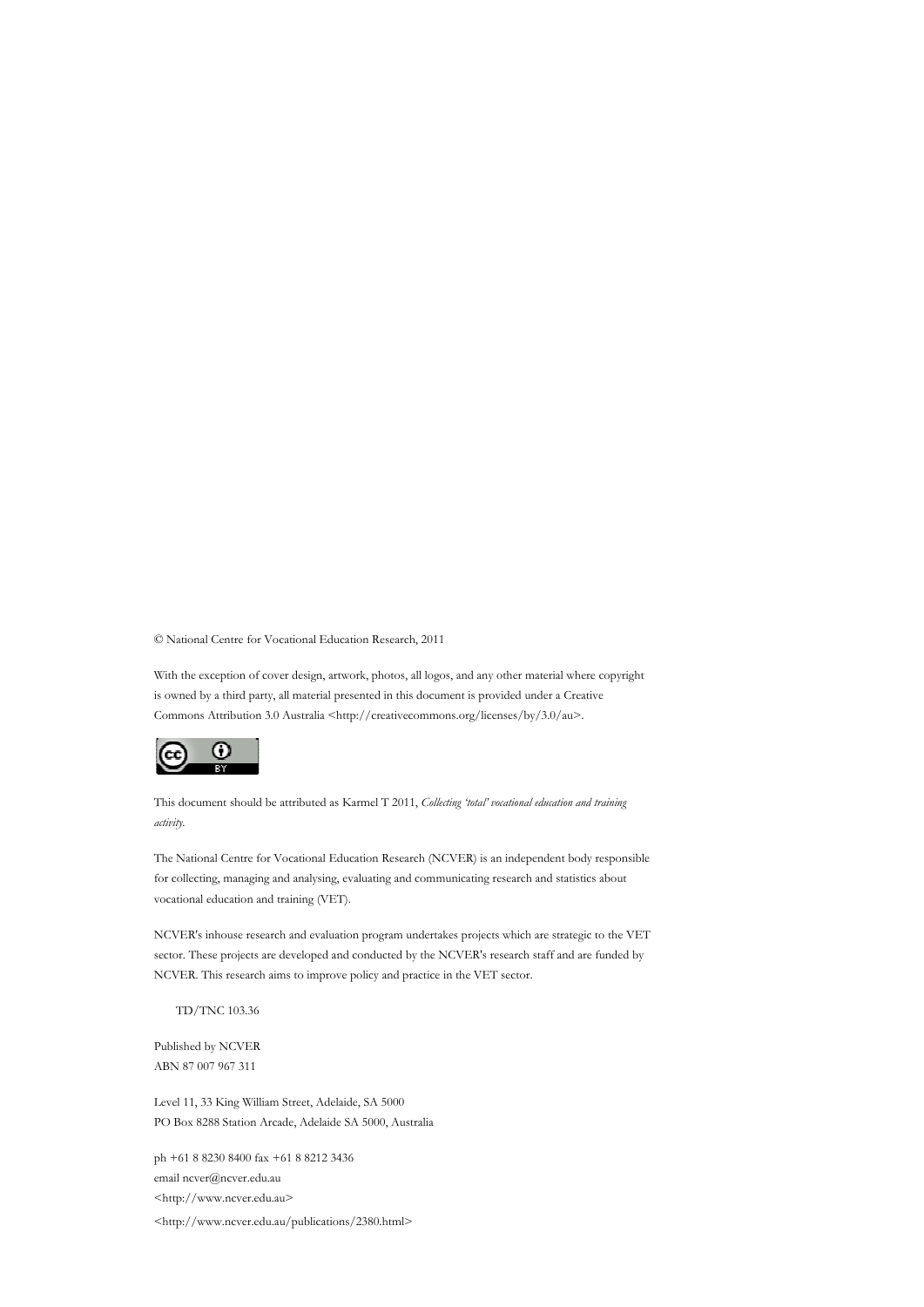## Collecting 'total' vocational education and training activity

The National Centre for Vocational Education Research manages, on behalf of all Australian governments, a series of data collections that cover vocational education and training (VET). The primary collection, known as the National VET Provider Collection, captures data on training activity and completions of all students attending a government provider (mostly TAFE institutes) and those students who are funded through state training authorities but whose training is delivered by a private provider.

This arrangement arose from the origins of the provider collection, which was to provide accountability for the expenditure of state training authority funds, jointly provided by the Commonwealth and state or territory governments. As the overall training market has developed, the NCVER provider collection has become more and more deficient in terms of measuring the overall level of vocational education and training. This has been recognised for some years and, in the 2009–10 Commonwealth Budget, NCVER received funding to redress the deficiency. The budget allocation was intended to enable NCVER to expand the provider collection to be comprehensive, in part so that it could be used to select a representative sample of all students to take part in the annual Student Outcomes Survey. This survey would then be able to provide the data required to fully measure two of the six indicators against which the Council of Australian Governments measures progress under the National Agreement for Skills and Workforce Development.

This initiative is floundering for the simple reason that training providers are reluctant to voluntarily supply the necessary data; some because of the cost, others for 'commercial' reasons. To remove this impediment to a comprehensive collection, data provision needs to be mandated.

Such a course of action can only be justified if the arguments for a comprehensive collection are strong enough.

- $\diamondsuit$  There are essentially three reasons why we need a comprehensive data collection of vocational education and training.
- $\diamond$  First, we need a comprehensive data collection for public policy. How can governments make sensible resource allocation decisions if they do not have a complete picture of the level of vocational education and training activity and subsequent outcomes?
- $\diamond$  Second, we need a comprehensive data collection for quality assurance. How can we design robust quality assurance processes if we do not have comprehensive data on the training activity to be assured? NCVER has argued that a sound and comprehensive statistical collection is a necessary foundation for an effective quality assurance system.
- $\diamond$  Third, we need a comprehensive data collection for consumers. One of the difficulties of purchasing a service such as education is that it is very difficult to know what you are buying until you have actually consumed it. Therefore, it is important for consumers, whether they are individuals or businesses, to have plentiful information about a potential provider; for example, what courses the provider offers, how many students have undertaken the various courses, what are the pass rates and completion rates of the various courses.

The argument that a comprehensive data collection would be of benefit to providers has also been advanced. The argument is that it would enable providers to benchmark themselves and use the data for business planning purposes.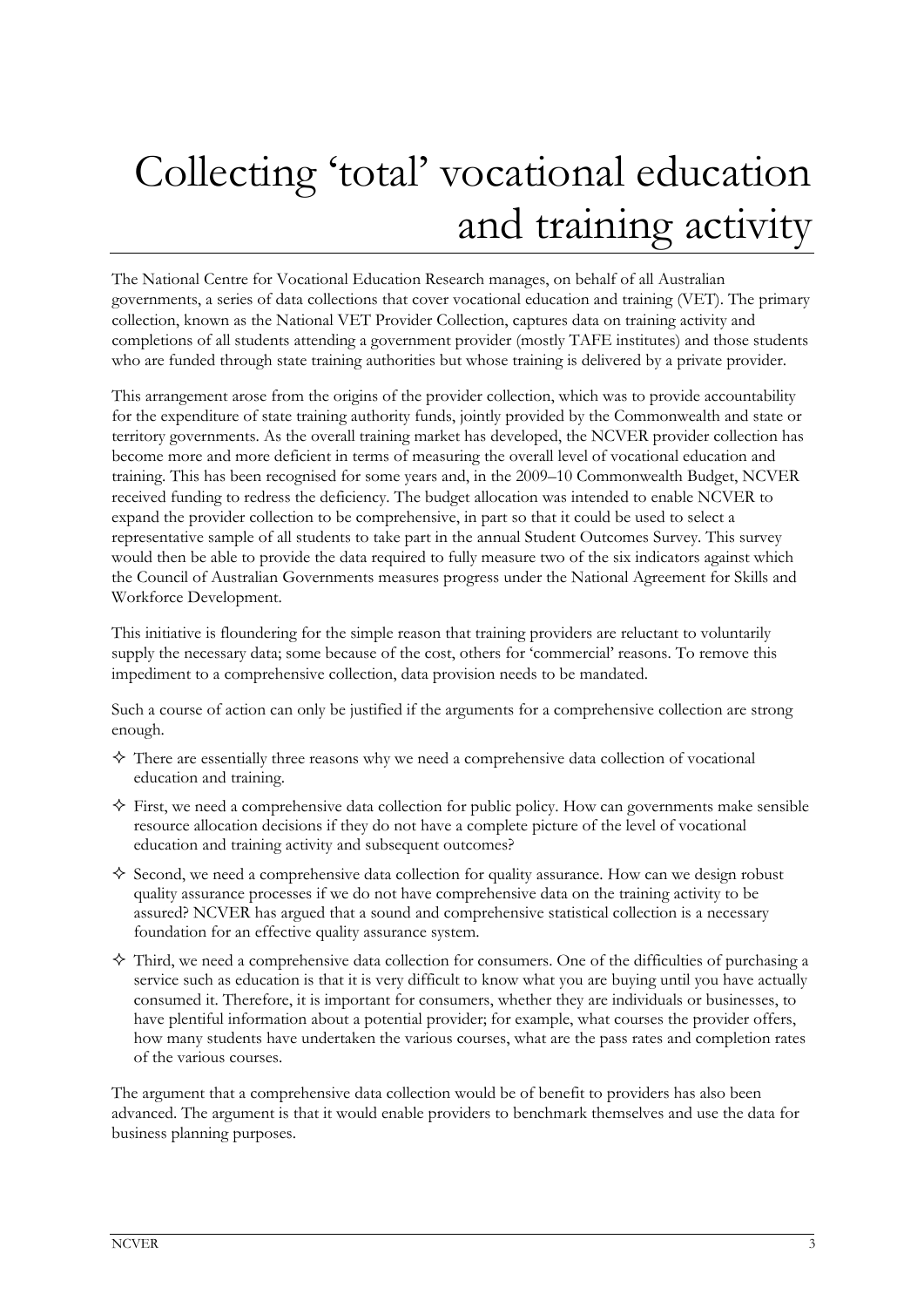Of course, none of these arguments would be of much importance if the publicly funded part of the sector dominated provision. But we know this is not the case from various surveys and attempts to estimate total provision. While all of these surveys suffer from methodological drawbacks, the overall conclusion is that private provision is very sizable. Such provision covers a multitude of situations including training by not-for-profits, training by enterprise registered training organisations, and training which is government subsidised but is funded outside the conventional state training authority route. Currently, we get data from 152 TAFE institutes and other government providers, from 528 community education providers and partial data from 1775 private providers. We get no data from the remaining 2500-odd private providers.

If the need for a complete collection is accepted, then the issue is how to make it happen. NCVER's view is that a voluntary collection will never work. This is because the provision of data will cost individual providers—even if we design systems to minimise this cost—and some providers will view the provision of data as being against their commercial interests. Therefore, mandatory provision of data needs to be a condition of registration as a registered training organisation (RTOs). Simply put, the benefits of being part of Australia's accredited and quality assured vocational education and training sector need to imply an obligation on the registered training organisation. Unaccredited training would not be affected.

While NCVER argues strongly for a mandatory collection, it is very mindful of minimising the cost to providers. Information required under the Australian Vocational Education and Training Management Information Statistical Standard (AVETMISS) comprises where the training occurs, who the students are, what they are doing, when they did it and what they achieved. A number of other essential elements (relating to the classification of data) in the provider collection can be collected from other sources such as the National Training Information System or state training authorities.

To spell out the requirements in a little more detail, the information comprises:

- $\diamond$  enrolments at the unit of competency level for each student: the provider identifier (where), student identifier (who), unit of competency and qualification identifier (what), unit start and end dates (when), and an outcome identifier (whether the competency was achieved or otherwise)
- $\diamond$  qualification completions for each student: RTO identifier (where), the qualification (what), the student identifier (who), year program complete (when), and whether the student has received the qualification
- $\diamond$  student information: student identifier (who), prior educational background (school level and other qualifications), sex, date of birth, Indigenous status and locality of residence (postcode and suburb). There are a number of other student demographics that are needed under the standard such as year completed school, language spoken at home if not English, labour force status, country of birth, disability status, and proficiency in English. However, these could be treated with leniency so that providers have ample time to change enrolment forms and business systems.

Operationally, the cost to providers can be minimised by working with firms which provide student management software, so that the providers can simply download an extract from their student system.

As argued, the provision of data needs to be a condition of registration. The appropriate mechanism has been available under the Australian Quality Training Framework (AQTF) since its revision in 2007. The latest 2010 revision has the following provision as part of the condition for initial and continuing registration:

The RTO must have a student records management system in place that has the capacity to provide the registering body with AVETMISS [the statistical standard for the provider collection] compliant data.

However, this condition falls short of what is required. Having an AVETMISS compliant student system is not the same as actually providing the data – 'having the capacity' does not advance the situation very